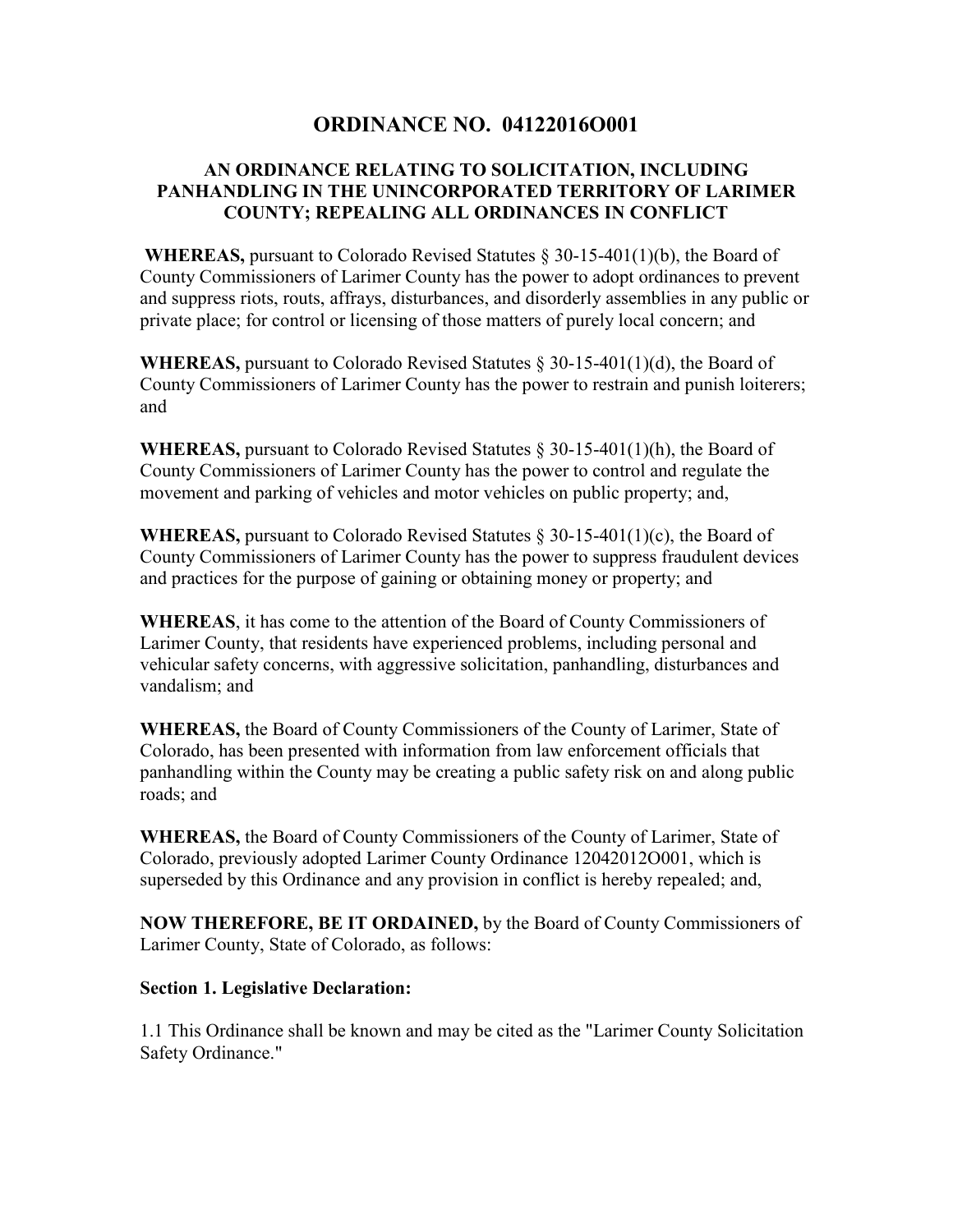1.2 The County Commissioners find and declare that it is the right of every person, regardless of race, color, creed, religion, national origin, sex, age, or handicap, to be secure and protected from intimidation and physical harm associated with aggressive conduct or soliciting in traffic areas. It is not the intent of this Ordinance to interfere with the exercise of the constitutionally protected rights of freedom of expression, speech and association. The County Commissioners hereby recognize the constitutional right of every citizen to harbor and express beliefs of any subject whatsoever and to lawfully associate with others.

1.3 The County Commissioners further find that the citizens of Larimer County are concerned as a result of behaviors by individuals and groups who create public safety risks along and on public roads. These activities, both individually and collectively, present a clear and present danger to public order and safety and are not constitutionally protected.

# **Section 2: Definitions.**

As used in this Ordinance the following words are defined as follows:

2.1 *Obscene* shall mean a blatantly offensive description of an ultimate sexual act or solicitation to commit an ultimate sexual act, whether or not such ultimate sexual act is normal or perverted, actual or simulated, including masturbation, cunnilingus, fellatio, anilingus or excretory functions.

2.2 *Obstruct* shall mean to render impassible or to render passage unreasonably inconvenient or hazardous.

2.3 *Solicit* shall mean to knowingly approach or stop another person in a public place and request that person, whether by spoken words, bodily gestures, written signs or other means, for a gift of money ("panhandling"), employment or other thing of value, and includes seeking an exchange of money for something of value or other business transaction in public.

2.4 *"Unincorporated Larimer County" -* that portion of Larimer County, Colorado not within the corporate boundaries of a municipality.

## **Section 3: Applicability**

This Ordinance shall apply to all portions of unincorporated Larimer County.

## **Section 4: General Solicitations:**

It shall be unlawful for any person to solicit employment, business, contributions, or sales of any kind, panhandle or collect monies for the same, if such activity occurs: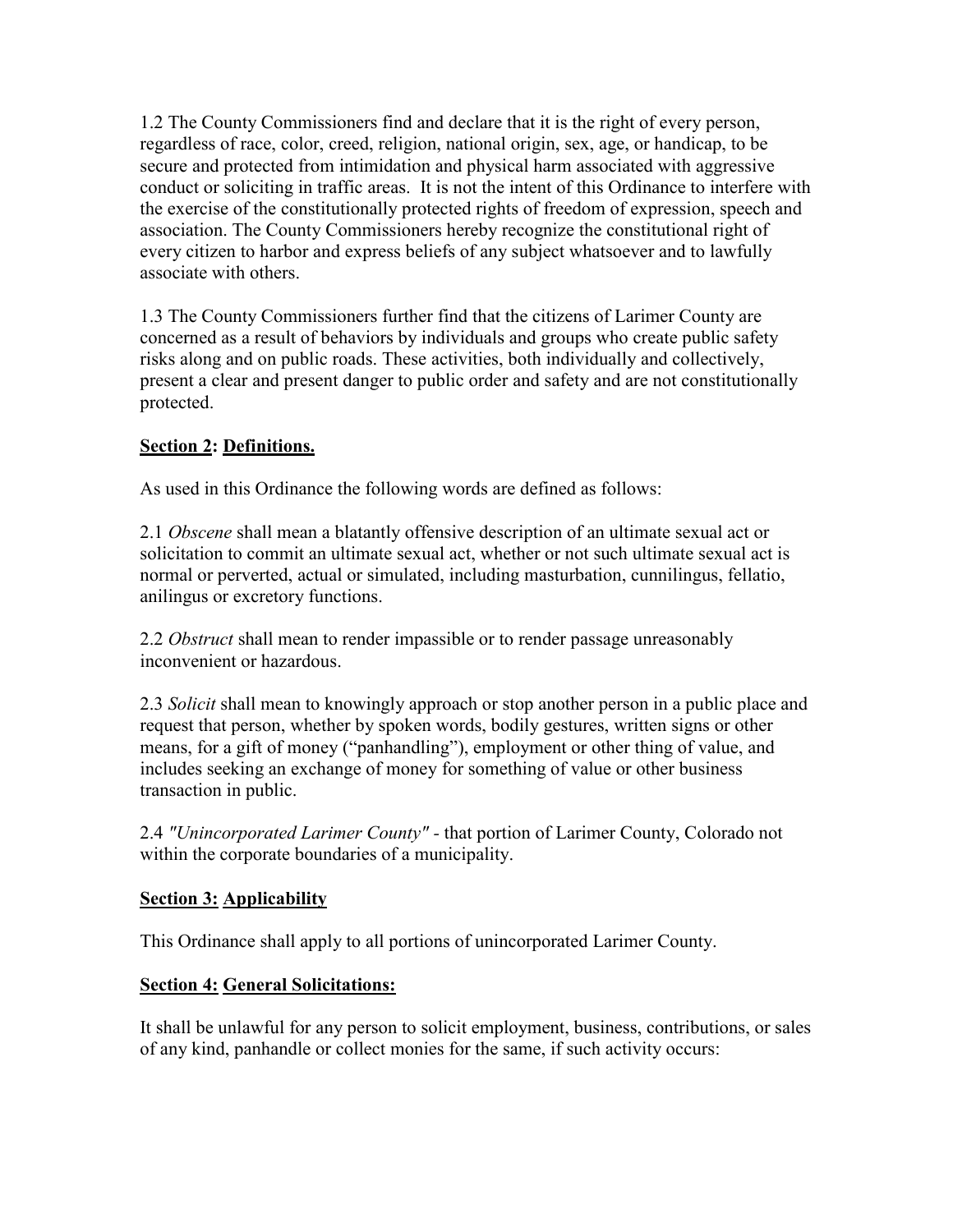4.1 In a manner that involves the person soliciting engaging in conduct toward the person solicited that is intimidating, threatening, coercive or obscene and that causes the person solicited to reasonably fear for his or her safety;

4.2 In a manner that involves the person soliciting directing fighting words to the person solicited;

4.3 In a manner that involves the person soliciting touching or grabbing the person solicited;

## **Section 5: Solicitations on or Near Public Streets and Highways:**

5.1 It shall be unlawful for any persons to panhandle or to solicit employment, business, contributions, exchanges of items, seek gifts, sales of any kind, or collect monies from such activities, directly from the occupant of any vehicle traveling upon any public street, interstate or highway, including any entrance or exit from such highway or interstate, when:

 a. Such panhandling, solicitation, exchange or collection involves any person performing the activity to enter onto the traveled portion of a public street or highway to complete the transaction, including, without limitation, entering onto bike lanes or street gutters; or

 b. Such panhandling, solicitation or collection involves a transaction where the vehicle is stopped or stops in a lane of travel, including any entrance or exit from a highway or interstate; or

 c. The person performing the activity is located such that vehicles cannot move into a legal parking area to safely complete the transaction.

## **Section 6: Enforcement and Penalties:**

6.1 Enforcement shall be initiated by the Larimer County Sheriff, or his or her designee, or any Peace Officer.

6.2 Any person who violates any provision of this ordinance commits a Class 2 Petty Offense. The penalty assessment procedure provided in Section 16-2-201, C.R.S. may be followed by the arresting law enforcement officer for any such violation of this ordinance.